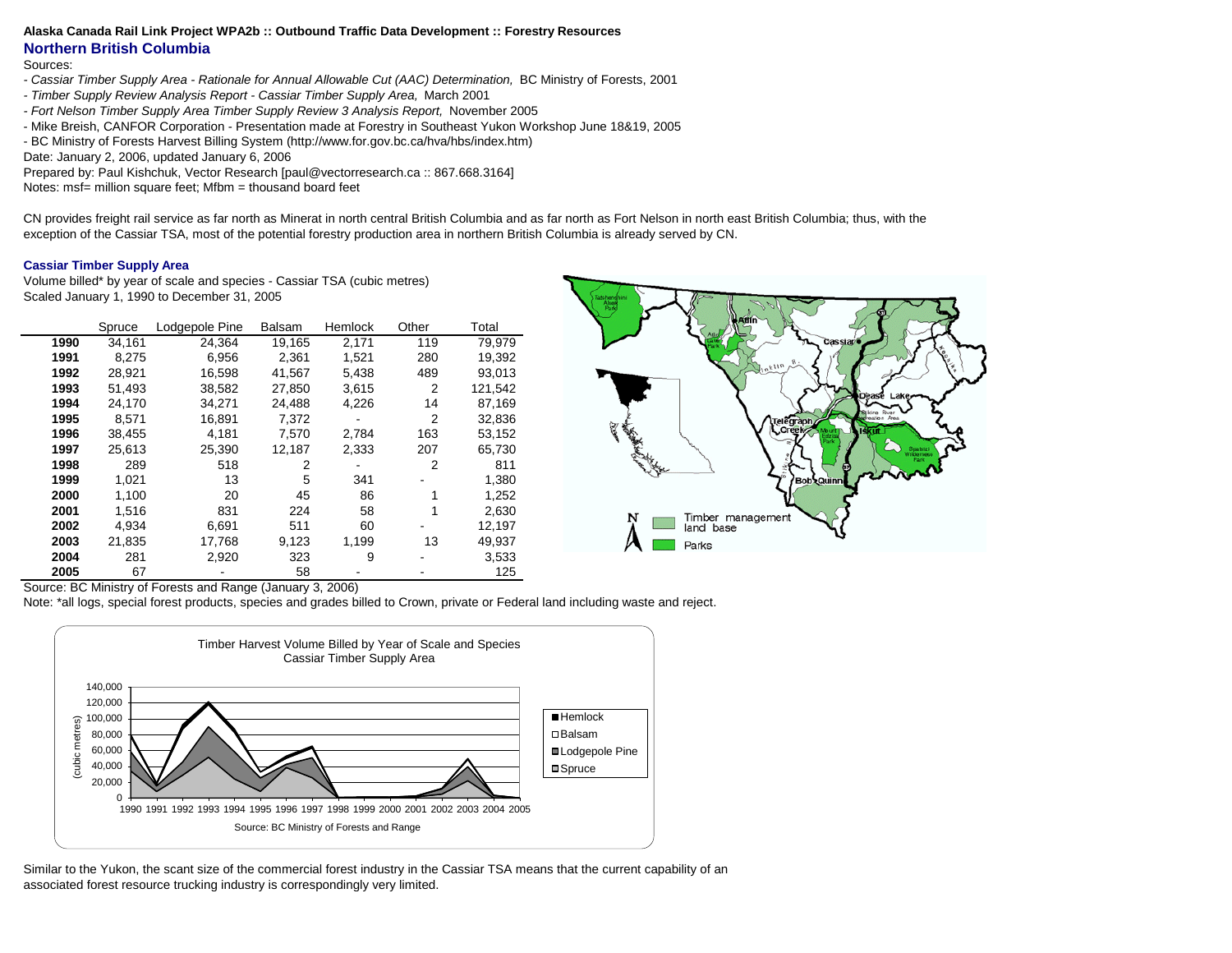To provide a benchmark for potential forestry activity in the Cassiar TSA (and the Yukon), the information below describes the current forestry situation in the Fort Nelson Timber Supply Area.

## **Fort Nelson Timber Supply Area**

Total Harvest Volumes Fort Nelson Forest District 2000 to 2004 (cubic metres)

 1,165,709 1,314,007 1,488,143 1,390,691 1,504,007

Source: requests from the BC Ministry of Forests and Range Harvest Billing System

Virtually all of the timber harvested in the Fort Nelson District is harvested by Canadian Forest Products Ltd. (CANFOR) which has access to a timber base of 1.5 million cubic metres per year (equal to total AAC for the Fort Nelson TSA). Harvest of 1.5 million cubic metres is hauled to CANFOR production facilities in the area (Tackama Plywood, Tackama Sawmill and Polar Board) via 26,000 truckloads over an 80 day operating window in the December to March harvest season.

Current CANFOR Woodlands production levels:

### **Tackama Plywood**

- fibre input of 500,000 cubic metres spruce/aspen
- output (equivalent) of 265,000 msf 3/8 plywood
- final product shipped via 760 railcars and 1,900 truckloads

### **Tackama Sawmill**

- fibre input of 200,000 cubic metres spruce/pine
- output (equivalent) of 54,000 Mfbm stud lumber
- final product shipped via 400 railcars and 300 truckloads

### **PolarBoard**

- fibre input of 800,000 cubic metres spruce/pine
- output (equivalent) of 650,000 msf 3/8 oriented strand board (OSB)
- final product shipped via 4,100 railcars and 400 truckloads

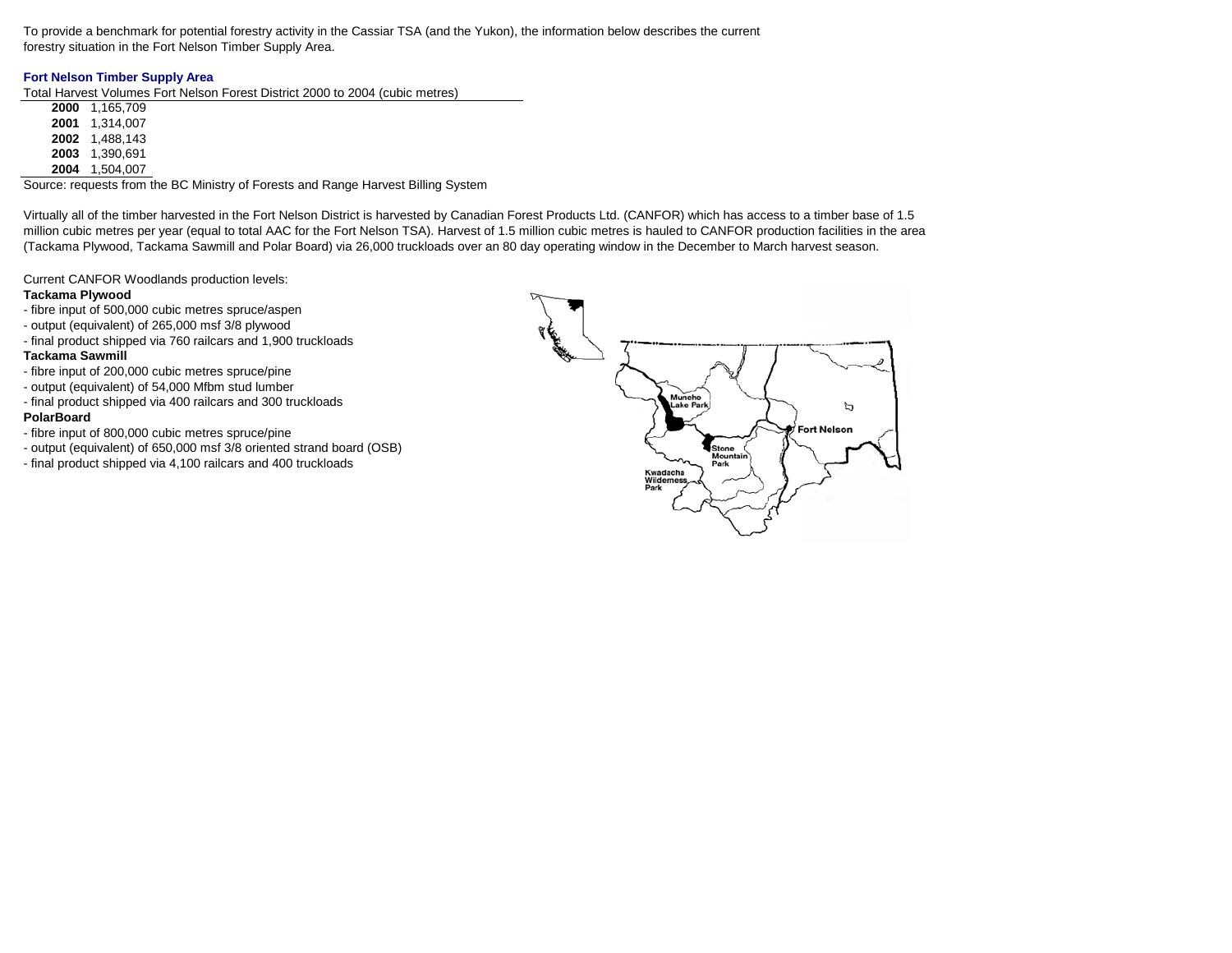# **Alaska Canada Rail Link Project WPA2b :: Outbound Traffic Data Development :: Forestry Resources Annual Allowable Cut - Cassiar Timber Supply Area**

Sources:

- British Columbia Ministry of Forests (http://www.for.gov.bc.ca/hts/aactsa.htm) Prepared by: Paul Kishchuk, Vector Research [paul@vectorresearch.ca :: 867.668.3164] Date: January 2, 2006

# **Cassiar Timber Supply Area**

The Cassiar TSA is British Columbia's largest covering approximately 13.2 million hectares (one-sixth of British Columbia). The communities of Atlin, Cassiar, Dease Lake, Telegraph Creek and Iskut are included within the boundaries of the TSA.

The current annual allowable cut for the TSA is 305,000 cubic metres (effective January 2002, in force until at least January 2007). Current apportionment of AAC (by supply block) is as follows:

- Iskut and Boundary supply block - 120,000 cubic metres

- Dease-Liard supply block 153,000 cubic metres
- Atlin supply block 32,000 cubic metres